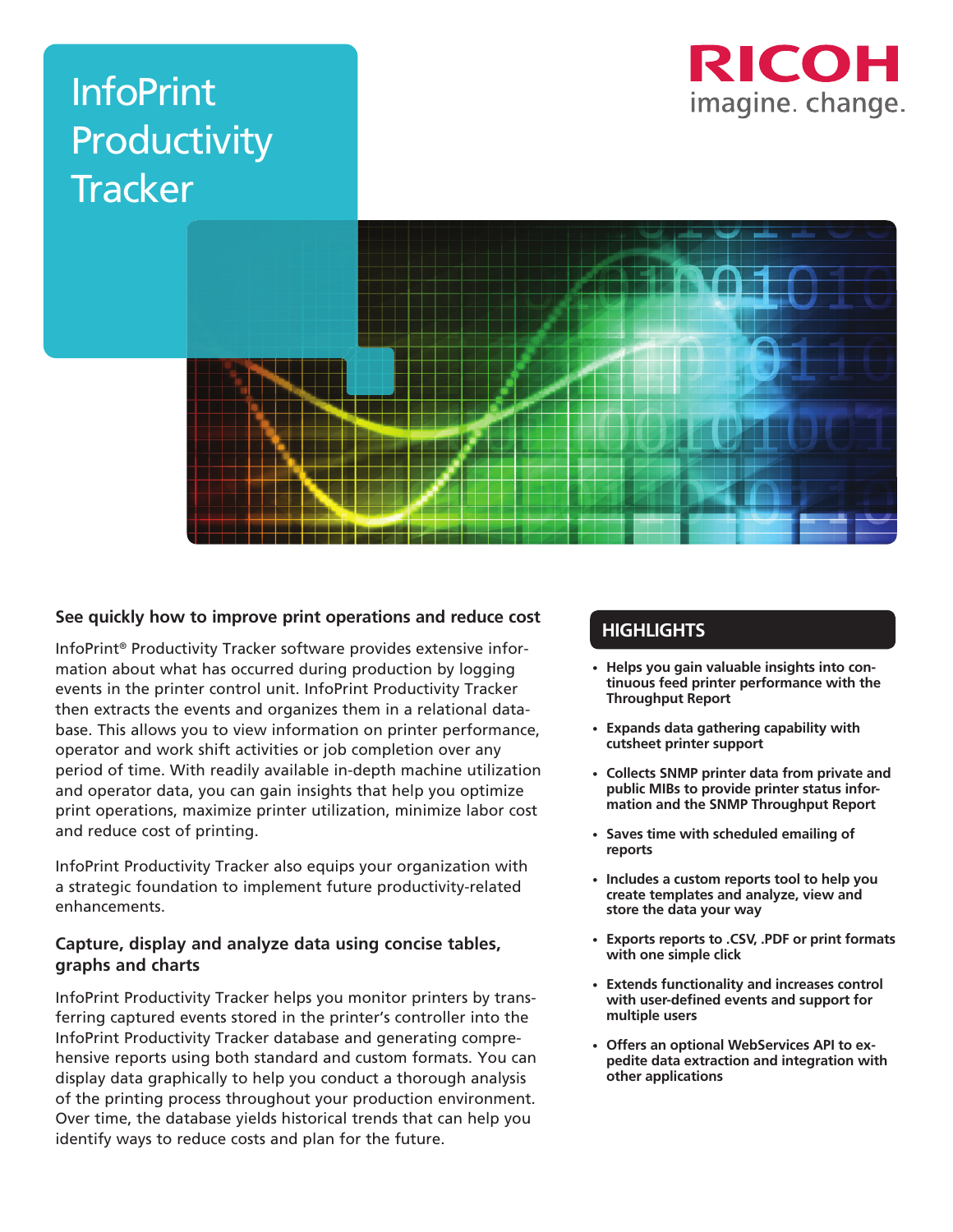# InfoPrint Productivity Tracker



*Throughput Report*

InfoPrint Productivity Tracker allows pre-defined and user-defined activities to be created at the printer. For example, pre-post equipment events can be inserted into the production statistics database using an easy-to-use touch screen graphical interface on the printer console. This allows InfoPrint Productivity Tracker to address your end-to-end print production environment. In addition, multiple users can easily access the events database via the web to facilitate broader use of operational data.

#### **Drill deep into your operation with standard and custom reports**

After you capture pre-defined and user-defined events with InfoPrint Productivity Tracker, you can produce standard or custom graphs and reports to communicate findings and support decision making. Choose information based on location, time frame, printer, operator and work shift. Verify uptime and downtime, calculate productivity and manage cost effectively. Drill down through the data to specific events. Create, save and email custom reports.

Sample basic reports that can be organized by enterprise, print center, print system, work shift or operator include:

- • Throughput Report
- • SNMP Throughput Report
- • Operator Production
- • Work Shift Production
- Print Production
- • Print Server Volume (link to RICOH ProcessDirector server)
- Intervention
- • Printer State
- • SNMP Printer State
- Toner Adds

#### **Answer frequently asked production questions**

With InfoPrint Productivity Tracker, you can use the supplied tools to extract data or customize the reports and charts to meet particular requirements. As a result, you can answer common questions, such as:

- Did my printers run at rated speed? If not, why not?
- How many linear feet did our printers run last quarter?
- How many minutes were the printers idle and when were they idle?
- How many linear feet were run for a specific job?
- How many times did the operators load toner for a job?
- Which operators ran a job, with which snapshot and on which printers?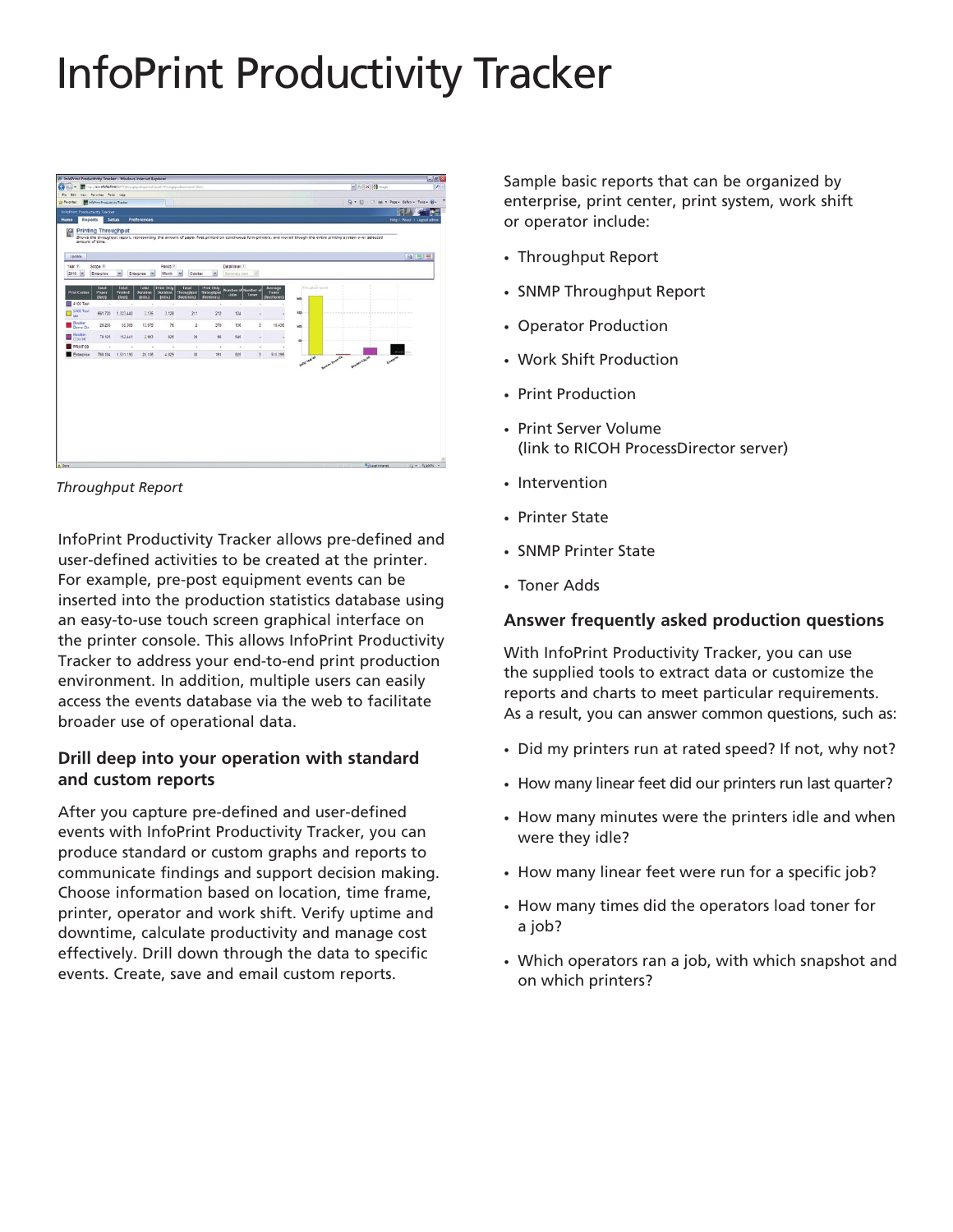#### **Speed up operational analysis and decision-making**

InfoPrint Productivity Tracker software is designed to integrate seamlessly with the printer controller to provide operational data in seconds. With valuable production information at your fingertips, you can save the direct labor costs associated with manual data gathering, analysis and report preparation. With automated data collection, you can improve the accuracy of analysis and forecasting.

InfoPrint Productivity Tracker is easy to install on a PC that you provide. This time-saving solution is designed to help you identify and act on events to improve efficiency and responsiveness in a deadlinedriven production environment.

Ricoh's implementation and training services for InfoPrint Productivity Tracker can help you quickly and efficiently integrate the software into your environment to help you get more out of your investment immediately.

#### **Monitor your operation when you're on the go**

InfoPrint Productivity Tracker provides a web server so you can log in, retrieve, store and display printer monitor data from anywhere. InfoPrint Productivity Tracker is supported on Windows® operating systems.



*At-a-glance types of interventions on each printer*

#### **A strategic foundation for growth**

- **• Boost efficiencies with comprehensive production statistics**
- **• Enable analysis over specific time periods to improve workload balancing, enhance problem determination and track operational standards**
- **• Organize production data in a database, providing a tool for long-term trend analysis**
- **• Produce standard or custom reports with graphs and drill-down capability**

### **The data tells the story**

**With the right data, you can solve problems quickly and make better decisions about your print environment. InfoPrint Productivity Tracker reporting capabilities include:**

### **Throughput Report**

**This report allows you to compare the total paper movement, the total print throughput, the number of jobs and the number of toner adds across the enterprise. You can quickly drill down to the job level to discover which printers, jobs or operators are stopping you from reaching your rated printer speeds or service level agreements.**

#### **SNMP data collection**

**InfoPrint Productivity Tracker software enables printer production data to be collected at two levels from the SNMP MIB. Both Printer State Reports and Throughput Reports are available to display the results. Low-level data is available via the public MIB from nearly all printers on your floor. Additional production print data is available from many Ricoh printers via the private SNMP job MIB.**